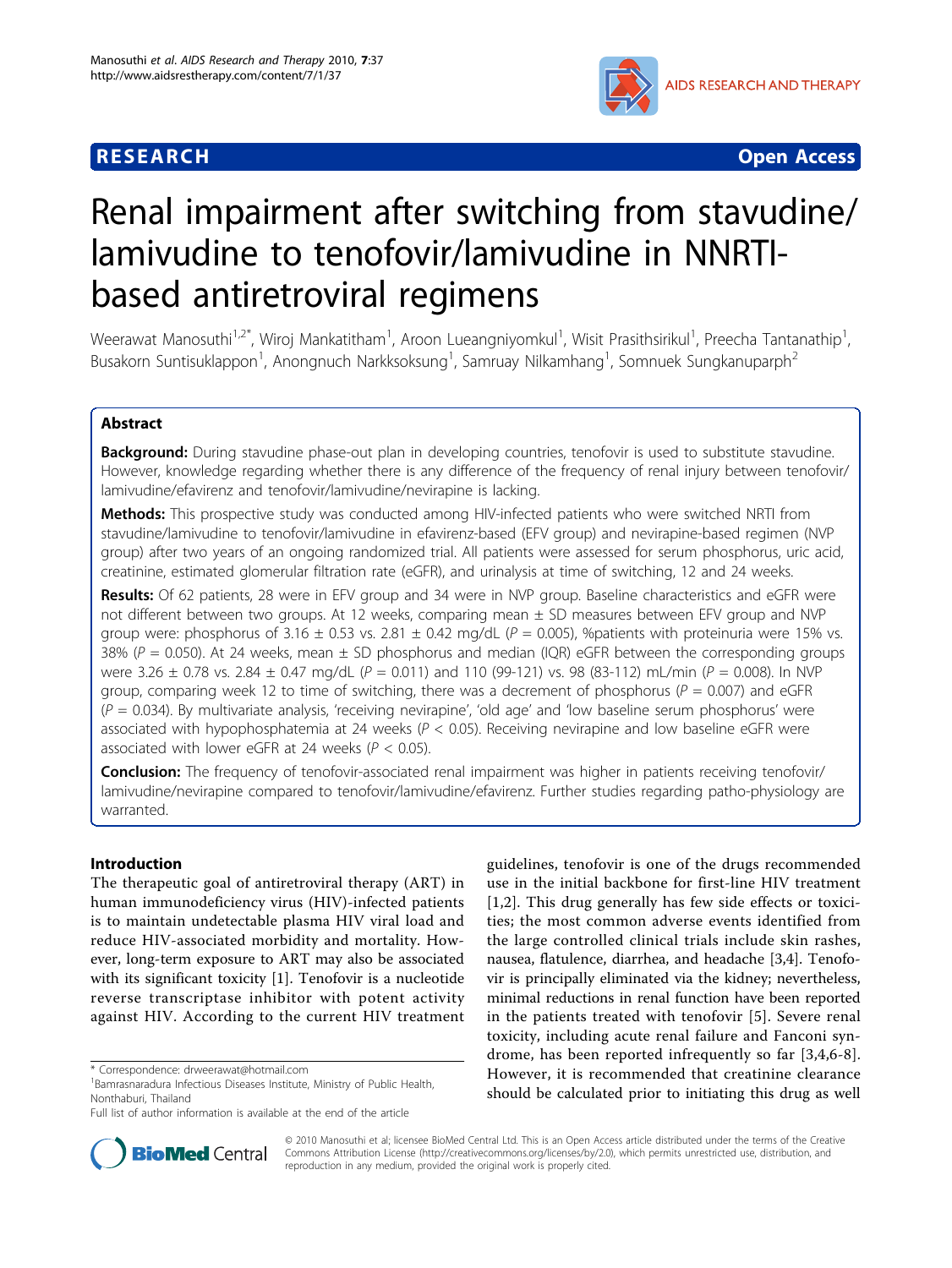as routine monitoring of creatinine clearance and serum phosphorus should be performed [[1](#page-6-0),[9](#page-6-0)].

On the other hand, a generic fixed dose combination of stavudine, lamivudine, and nevirapine has been widely prescribed in resource-constrained countries until recently [\[10](#page-6-0)]. Given that progressive reduction in the use of stavudine is undertaken due to stavudine-related toxicities, either tenofovir or zidovudine has been used to substitute during stavudine phase-out plan in many developing countries. Most of what the previous studies show regarding tenofovir-related toxicities was studied in a regimen of efavirenz-based or protease inhibitors-based ART and data of tenofovir-containing backbone NRTI plus nevirapine is scanty [[11,12](#page-6-0)]. Knowledge regarding whether there is any difference of the frequency of renal injury after switching stavudine to tenofovir between a regimen of tenofovir, lamivudine, and efavirenz versus tenofovir, lamivudine, and nevirapine is still lacking.

## Methods

The N2R study was a prospective, open-label, randomized trial involving 142 adult Thai patients (71 patients per group) co-infected with HIV and TB to study two NNRTI-based ART, included efavirenz-based (EFV group) and nevirapine-based regimen (NVP group) at Bamrasnaradura Infectious Diseases Institute, Ministry of Public Health, Nonthaburi, Thailand [[13\]](#page-6-0). The initial nucleoside reverse transcriptase inhibitor (NRTI) backbone was stavudine and lamivudine. Initial enrollment was from December 2006 to October 2007 as previously described [[13](#page-6-0)]. The additional inclusion criteria for this substudy were the patients who had continued with their initial antiretroviral regimens until 96 weeks. Any patient who had changed antiretroviral drug in the initial regimen due to any reason before 96 weeks was excluded. All enrolled patients were switched NRTI backbone from stavudine/lamivudine to tenofovir (Viread®)/lamivudine after 96-week treatment of both NNRTI-based regimens. They were monitored at time of switching (week 0), 12 and 24 weeks thereafter for serum phosphorus, serum magnesium, uric acid, creatinine, estimated glomerular filtration rate (eGFR), and urinalysis. The eGFR was calculated by the Modification in Diet in Renal Disease (MDRD) Study formula [[14](#page-6-0)]. Changes in serum phosphorus was classified by grading system as follows: grade1, 2.5-2.7 mg/dL; grade 2, 2.0-2.4 mg/dL; grade 3, 1.0-1.9 mg/dL and grade 4, <1.0 mg/dL.

Analyses included all patients showing at least 1 visit after initiating tenofovir. Mean (± standard deviation, SD), median (interquartile range at  $25<sup>th</sup>$  and  $75<sup>th</sup>$ , IQR) and frequencies (%) were used to describe patients' characteristic as appropriate. Chi-square test and Mann-Whitney U test were used to compare categorical and continuous variables between the two treatment groups, respectively. Wilcoxon Signed Ranks Test and pair-samples T test were used to compare measures between baseline and at 12 and 24 weeks after initiating tenofovir. The independent variables were evaluated with simple linear regression to identify the factors that were associated with low serum phosphorus level and low eGFR at week 24. By bivariate analysis, any independent variable with  $P$  value of less than 0.1 was included into the model of multiple regression analysis. The factors of age and serum phosphorus were examined as continuous variables and the remaining factors were examined as dichotomous variables. The regression coefficients (beta value) and its 95% confidence interval (CI) for each factor were computed. A positive regression weights for each factor means a one-point increase in factor results in an increase of beta value of mg/dL of serum phosphate. A negative weight has the opposite interpretation. Pearson's correlations were used to study the relationships between age and serum phosphorus. The Pearson's correlation coefficient (r) and coefficient of determination  $(r^2)$  were computed. All analyses were performed using SPSS software version 15.0 (SPSS Inc., Chicago, IL, USA). A P value less than 0.05 was considered statistically significant. The study was reviewed and approved by the ethical review board of the Bamrasnaradura Infectious Diseases Institute and the Department of Disease Control, Ministry of Public Health.

## Results

A total of 62 patients met the inclusion criteria of this study and all followed until the end of this study. At week 0, all patients discontinued anti-tuberculous drugs. Of all, 28 patients were in the EFV group and 34 patients were in the NVP group. There were no significant differences in terms of demographic characteristics at week 0 as shown in table [1](#page-3-0) ( $P > 0.05$ ). Figure 1 compares measures between the two groups at week 12 and 24. For serum phosphorus between the EFV group vs. the NVP groups at week 12, proportion of patients who had grade I were 3 (11%) vs. 8 (24%) patients; and at week 24 were 2 (7%) vs. 6 (18%) patients, respectively. The proportion of those who had grade II serum phosphorus in the corresponding groups at week 12 were 2 (9%) vs. 7 (21%) patients; and at week 24 were 3 (11%) vs. 7 (21%) patients, respectively. The proportion of those who had grade III serum phosphorus at week 24 were 1 (4%) and 1 (3%) patients, respectively. Figure [2](#page-4-0) compares means and median measures between baseline and subsequent weeks within each group. None of the patient developed acute renal failure and Fanconi syndrome during the follow-up period.

Table [2](#page-4-0) and table [3](#page-5-0) showed univariate and multivariate analysis of possible predicted factors that associated with low serum phosphorus and those associated with low eGFR at week 24 after NRTI switching. By multivariate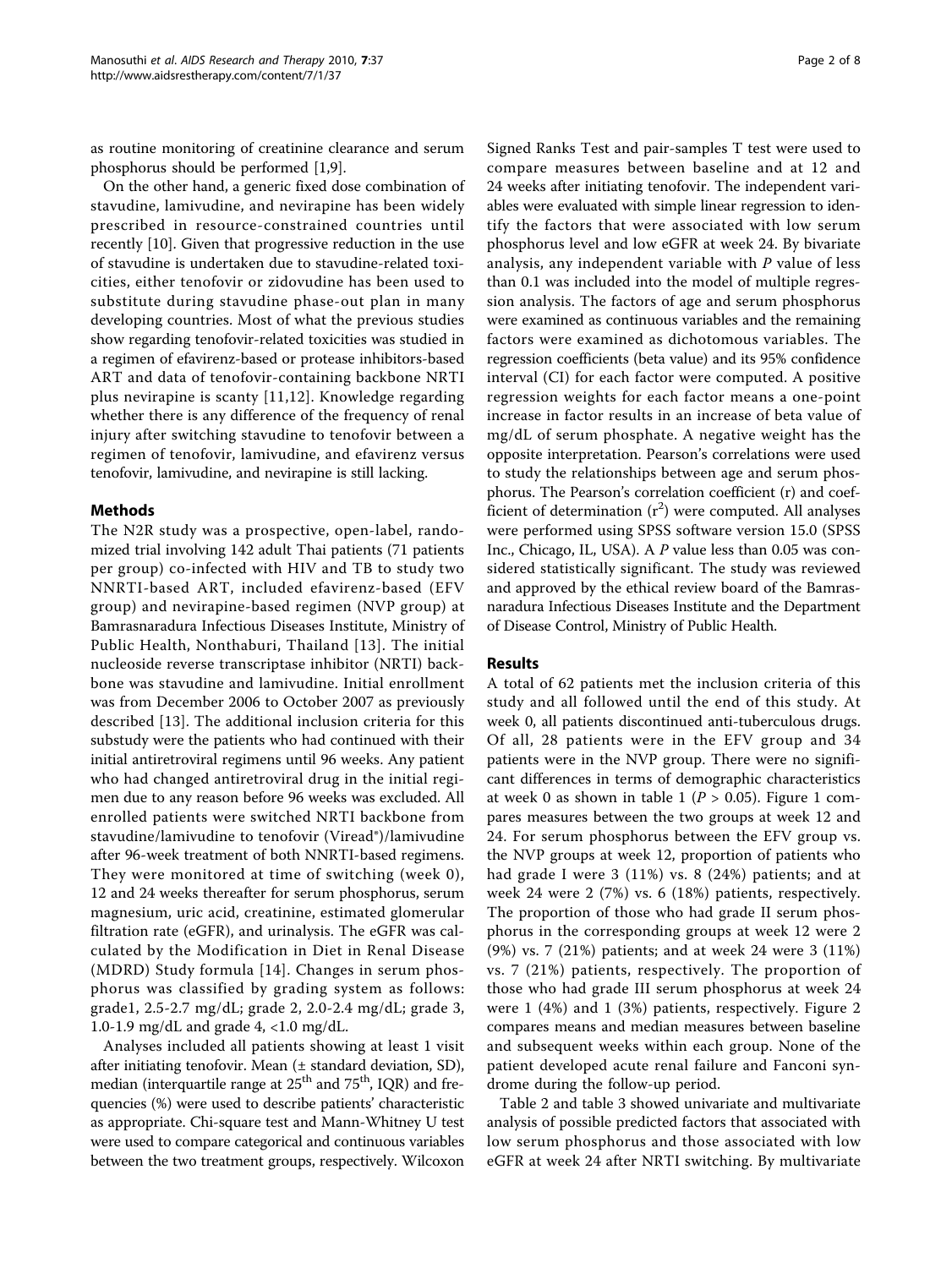| <b>Baseline characteristics</b>                  | EFV group<br>$N = 28$ | NVP group<br>$N = 34$ | P value |  |
|--------------------------------------------------|-----------------------|-----------------------|---------|--|
| Gender: Female                                   | 8 (29%)               | 13 (38%)              | 0.590   |  |
| Age, years, mean $\pm$ SD                        | $35.5 \pm 6.9$        | $38.7 \pm 8.3$        | 0.110   |  |
| Body weight, kilograms, mean $\pm$ SD            | $62.3 \pm 9.8$        | $62.7 \pm 11.0$       | 0.888   |  |
| CD4 count, cells/mm <sup>3</sup> , mean $\pm$ SD | $342 \pm 147$         | $381 \pm 154$         | 0.307   |  |
| Serum creatinine, mg/dL, mean $\pm$ SD           | $0.78 \pm 0.22$       | $0.76 \pm 0.16$       | 0.758   |  |
| eGFR, mL/min, median (IQR)                       | 116 (98-134)          | 105 (188-123)         | 0.195   |  |
| Serum phosphorus, mg/dL, mean $\pm$ SD           | $3.0 \pm 0.5$         | $3.0 \pm 0.7$         | 0.952   |  |
| Serum uric acid, mg/dL, mean ± SD                | $5.1 \pm 1.3$         | $5.3 \pm 1.6$         | 0.575   |  |
| Serum magnesium, mg/dL, mean $\pm$ SD            | $0.87 \pm 0.23$       | $0.92 \pm 0.20$       | 0.391   |  |
| Serum alkaline phosphatase, mg/dL, mean ± SD     | $87 \pm 23$           | $89 + 24$             | 0.743   |  |

<span id="page-2-0"></span>Table 1 Baseline characteristics at time of NRTI switching (week 0) between the two groups

analysis, three factors; included 'concurrent receiving nevirapine', 'old age' and 'low baseline serum phosphorus', were associated with low serum phosphorus level after 24 weeks of switching stavudine to tenofovir  $(P < 0.05)$ . The factors 'concurrent receiving nevirapine' and 'low baseline eGFR' were associated with low eGFR at week 24 ( $P < 0.05$ ). Relationship between age of patients and combined serum phosphorus levels at week 12 and 24 after NRTI switching is depicted in figure [3](#page-5-0). The same trends were found at week 12 ( $P < 0.001$ ,  $r = -0.540$ ) and week 24 ( $P < 0.001$ ,  $r = -0.434$ ). At week 24, none of the patients experienced virological rebound or drug interruption.

## **Discussion**

Despite tenofovir-containing NRTI backbone regimen is effective and well tolerated, the potential for renal toxicity still exists, especially in the patients with vulnerable kidney conditions [[5](#page-6-0),[15,16\]](#page-6-0). The previous reviews showed that mild tubular impairment is found in a substantial proportion of patients who treated with tenofovir and tends to increase with cumulative exposure [[17-21\]](#page-6-0). However, the onset of tenofovir-associated renal toxicity occurred widely after receiving tenofovir [[22\]](#page-6-0). The present study reveals significant decreases in eGFR within the first three months after the patients were switched from stavudine to tenofovir. Furthermore, decrements of eGFR progressed over time under tenofovir exposure together with persistent hypophosphatemia, lower serum uric acid level, and higher proportion of patients with proteinuria, especially in the patients receiving nevirapine-based ART. This is explained by tenofovir itself primarily involves in renal tubular dysfunction and it may lead to Fanconi syndrome with or without renal impairment. It less frequently effect on glomerular abnormalities. This renal proximal tubular dysfunction is manifested by decreased tubular reabsorption of phosphate resulting in hypophosphatemia.

Although hypophosphatemia is considerably common in HIV-infected patients, other secondary causes of increase in urinary loss in these stable patients with normal renal function are unlikely.

Tenofovir-associated renal dysfunction can occur as a result of complex drug-drug interactions among antiretroviral drugs [[22](#page-6-0)]. Most previous reports demonstrated that this event have developed in HIV-infected patients receiving a regimen containing ritonavir-boosted protease inhibitors or didanosine [[22,23\]](#page-6-0). Interestingly, we found that concomitant administration of tenofovir with two different non-nucleoside reverse transcriptase inhibitors appeared to have considerably different effects on renal toxicity. Those aforementioned findings were almost not recognized in the patients concurrently receiving tenofovir in an efavirenz-based ART. Although nevirapine is extensively metabolized via cytochrome P450 metabolism to several hydroxylated metabolites, other isozymes may be involved with its metabolism [\[24](#page-6-0)]. In a previous pharmacokinetic study, approximately 81% of a radiolabeled dose was recovered in the urine, with greater than 80% of that made up of glucuronide conjugates of hydroxylated metabolites, and less than 3% by unchanged drug [[25](#page-6-0)]. On the other hand, tenofovir disoproxil fumarate is the prodrug of the active ingredient tenofovir. It is neither a substrate nor an inhibitor of cytochrome enzymes, therefore low potential for tenofovir-nevirapine interaction via the cytochrome systems [[15,16](#page-6-0)]. Tenofovir disoproxil fumarate is metabolized by diester hydrolysis to tenofovir, which is then metabolized by phosphorylation to the pharmacologicallyactive metabolite tenofovir diphosphate. This drug is principally secreted into the urine via multidrug resistance protein (MRP) at proximal cells of renal tubule [[26](#page-6-0)]. Given that a majority of metabolite compounds of both nevirapine and tenofovir are eliminated via kidney, it might be hypothesized that potential drug-drug interactions may occur at this site. A recent study in animal model treated with tenofovir revealed increased number and irregular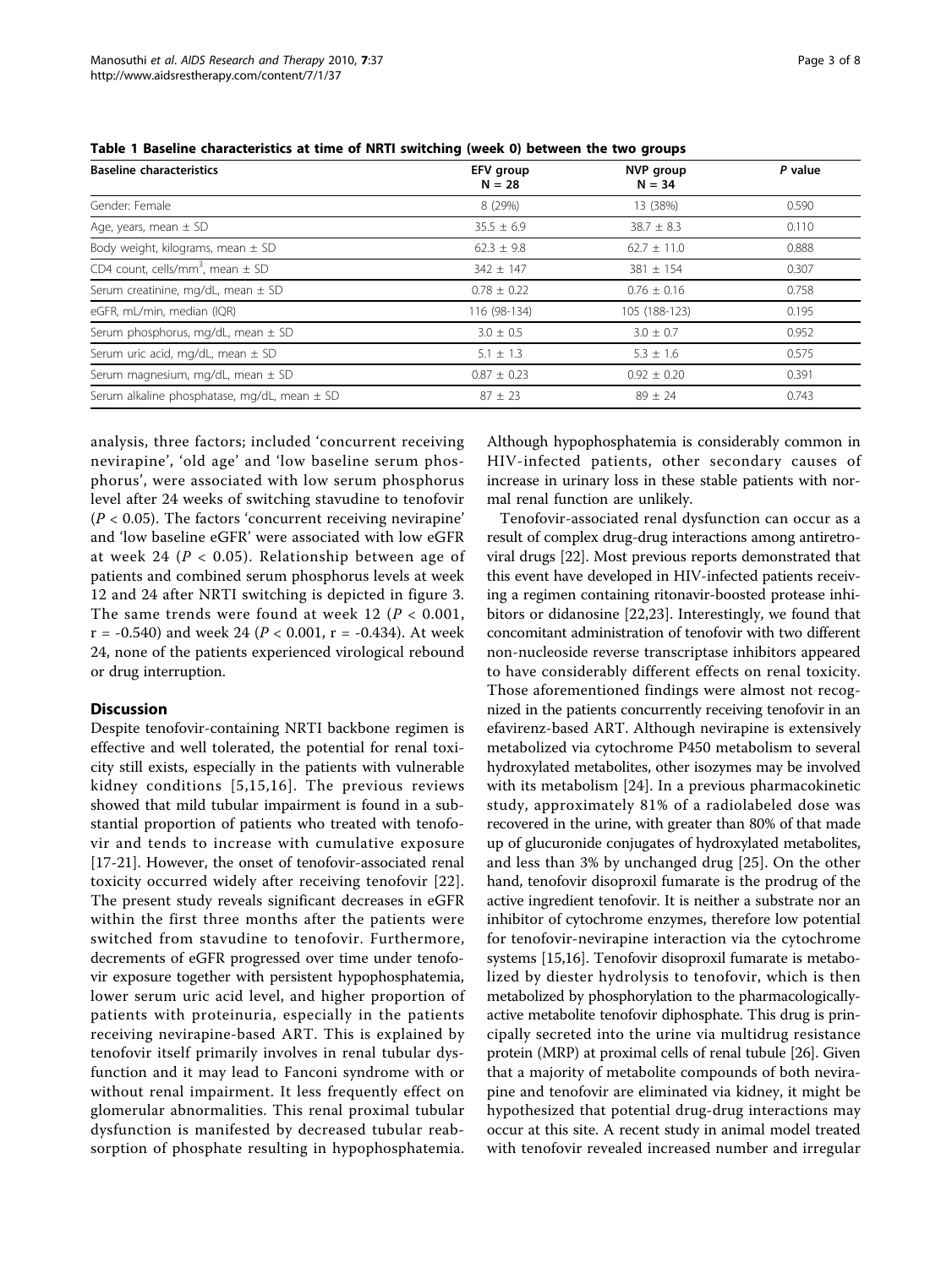<span id="page-3-0"></span>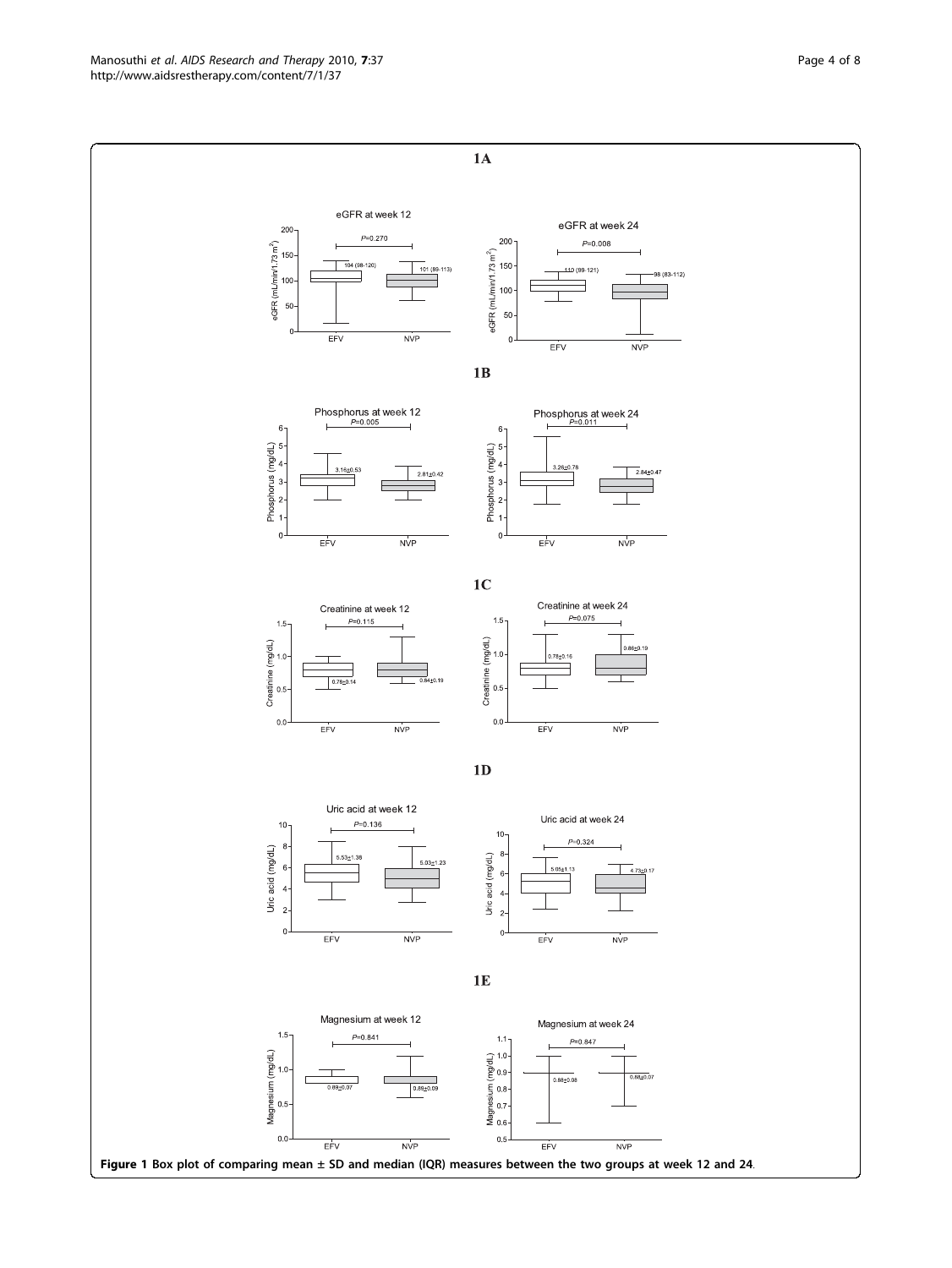

<span id="page-4-0"></span>

Table 2 Univariate and multivariate analysis of possible factors associated with low serum phosphorus at week 24 after switching NRTI

| <b>Parameters</b>          | Univariate analysis |                      |         | Multivariate analysis |                      |         |
|----------------------------|---------------------|----------------------|---------|-----------------------|----------------------|---------|
|                            | <b>Beta</b>         | 95%Cl of Beta        | P value | <b>Beta</b>           | 95%Cl of Beta        | P value |
| Receiving efavirenz        | 0.320               | $0.099$ to $0.739$   | 0.011   | 0.321                 | 0.098 to 0.714       | 0.011   |
| Age                        | $-0.434$            | $-0.056$ to $-0.017$ | < 0.001 | $-0.329$              | $-0.049$ to $-0.006$ | 0.015   |
| Serum phosphorus at week 0 | 0.423               | $0.164$ to $0.720$   | 0.002   | 0.298                 | $0.023$ to $0.599$   | 0.035   |
| Negative HBsAg             | $-0.231$            | $-1.278$ to 0.054    | 0.071   | 0.070                 | $-0.458$ to 0.826    | 0.567   |
| Female gender              | 0.237               | $-0.020$ to 0.671    | 0.064   | 0.037                 | $-0.306$ to $0.405$  | 0.781   |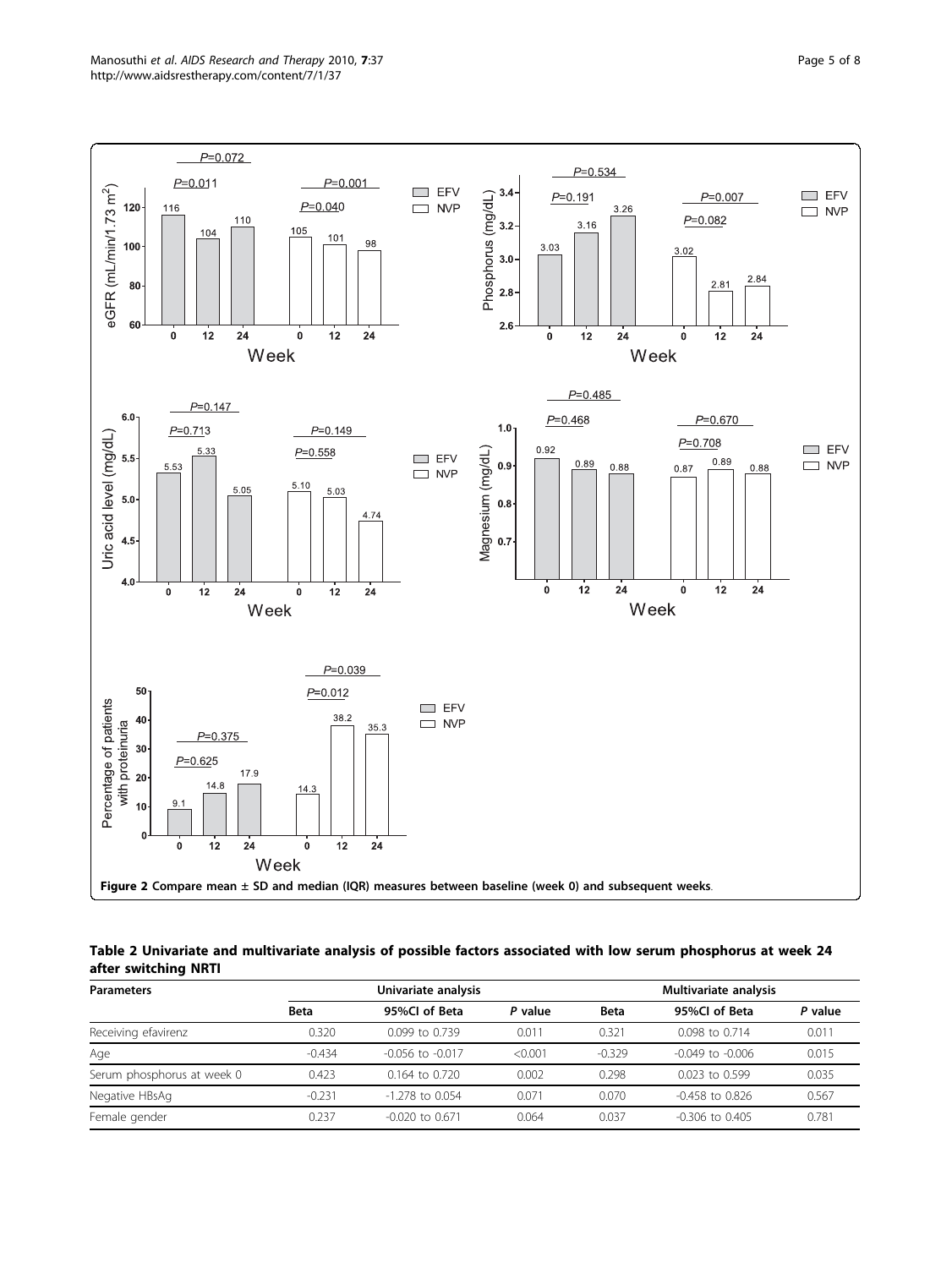| <b>Parameters</b>   |             | Univariate analysis |         |          | Multivariate analysis |         |  |  |
|---------------------|-------------|---------------------|---------|----------|-----------------------|---------|--|--|
|                     | <b>Beta</b> | 95%Cl of Beta       | P value | Beta     | 95%Cl of Beta         | P value |  |  |
| eGFR at week 0      | 0.572       | $0.342$ to $0.743$  | < 0.001 | 0.529    | $0.296$ to $0.707$    | < 0.001 |  |  |
| Receiving efavirenz | 0.331       | 3.734 to 24.596     | 0.009   | 0.245    | 1.438 to 19.521       | 0.024   |  |  |
| Age                 | $-0.228$    | $-1.325$ to 0.063   | 0.074   | $-0.016$ | $-0.649$ to $0.562$   | 0.886   |  |  |

<span id="page-5-0"></span>Table 3 Univariate and multivariate analysis of possible factors associated with low eGFR at week 24 after switching NRTI

shape of mitochondria with sparse fragmented cristae in renal proximal tubules. Interfering the elimination of tenofovir may result in its accumulation and lead to toxicity. Therefore, further studies regarding patho-physiology of the renal impairment in tenofovir-containing backbone NRTI plus nevirapine on this aspect are warranted. In addition, a pharmacogenetic study revealed that polymorphisms in the ABCC2 gene encoding for the MRP2 was associated with proximal renal tubular dysfunction in patients receiving tenofovir [[27](#page-6-0)]. Thus, host-genetic predisposition may play role.

Interestingly, significantly hypophosphatemia occurred in the patients who concurrently received tenofovir; however, the clinical significance of these changes is not well understood. The evidence from this study showed that overall eGFR is substantially declined with accumulative tenofovir exposure although no patient discontinued the study due to renal adverse events and there were no cases of Fanconi syndrome. An incomplete reversibility of tenofovir-related renal toxicity, by assessing eGFR, in HIV-infected men had been observed in a recent study [[28\]](#page-7-0). Over the past several years, stavudine has been



recommended as part of a preferred NRTI backbone in combined with nevirapine in the resource-constrained countries [\[10](#page-6-0)]. On the other hand, nevirapine-based ART is still a key regimen to scale up treatment of HIV in such countries [\[10](#page-6-0)]. Phasing out of stavudine by replaced it with tenofovir is undertaken; therefore the policy of close monitoring of tenofovir-associated renal toxicity for the safety in this strategy is required. The safety issue will be very important in many resource-constrained setting, where laboratory monitoring is less accessible.

Identification and reversal of potentially modifiable risk factors prior to drug use is beneficial to lower the incidence of renal injury. As we have known that multiple factors influenced in the declines in renal function in our HIV-infected patients. The result presented here shows that age is another factor which was associated with hypophosphatemia; however, it was not a predictor of declining in eGFR. The other previous reported risk factors associated with renal toxicity included the concurrent use of other nephrotoxic medications, the use of nonsteroidal anti-inflammatory drugs, the use of a protease inhibitor, as well as co-morbidities, such as hypertension and diabetes [\[15,16\]](#page-6-0).

There are a number of limitations need to be addressed in the present study. First, this study is not primarily designed to assess the tenofovir-related adverse events and association between either serum phosphorus or eGFR and other parameters. Thus, the other potential factors might not be well-controlled. Second, our sample size is relatively small and the follow-up period is relatively short. Our findings should be confirmed by a larger scale of long-term cohort and prospective randomize trial. Nonetheless, the findings revealed a tendency of an association between receiving tenofovir-containing nevirapine-based ART and poor renal outcomes at week 12 and 24 after switching stavudine to tenofovir. However, this is the first clinical trial that has shown this relationship so far. Third, the evidence of urinary loss of phosphorus was not definitely confirmed, such as fractional excretion of phosphorus. As mentioned earlier, other secondary reason to explain the persistent hypophosphatemia after a shortperiod of tenofovir introduction in these stable patients are difficult. Ultimately, the differences in demographics and genetics may play role on the frequency of these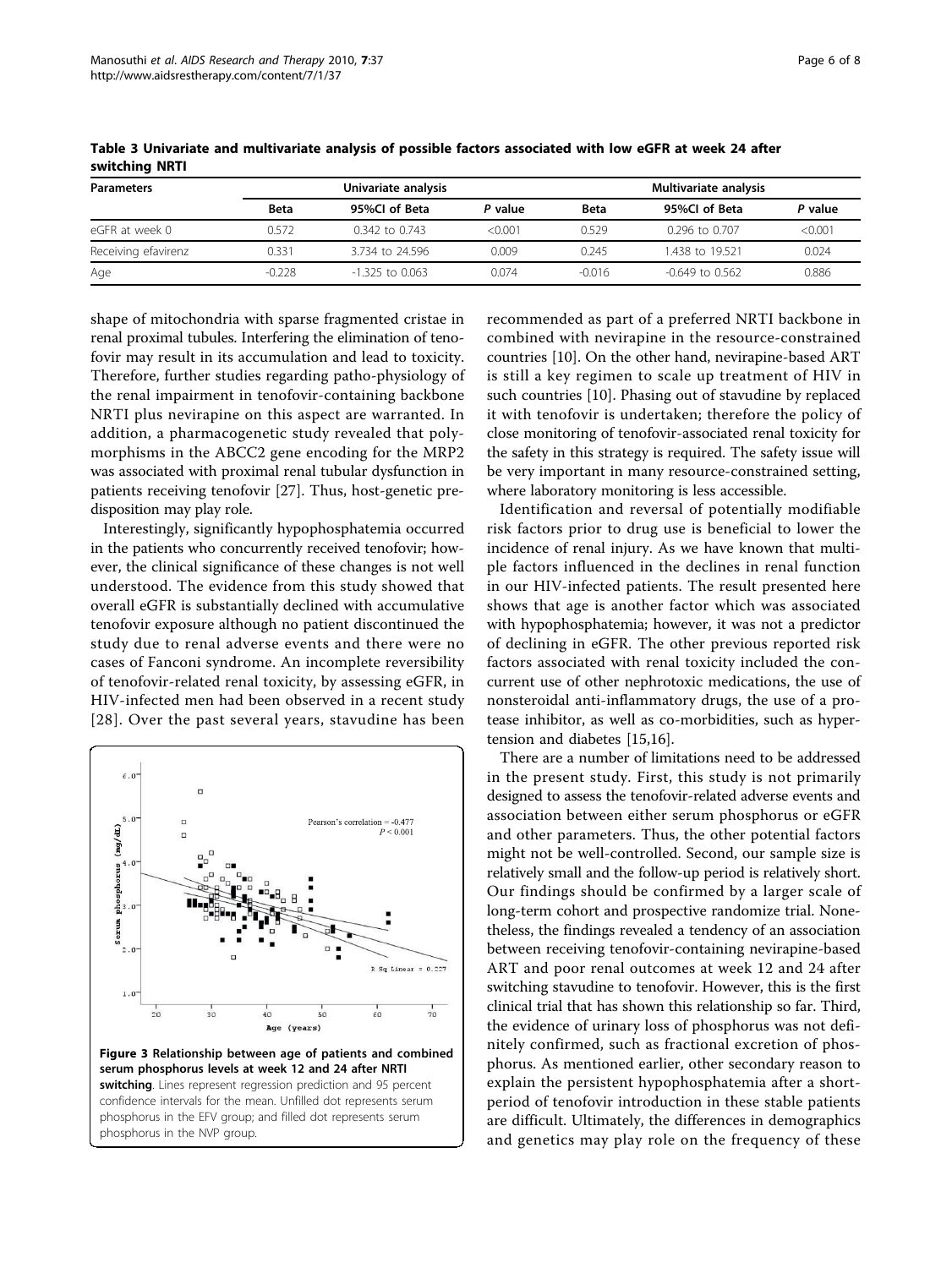<span id="page-6-0"></span>toxicities. All enrolled patients in the study were Thais; therefore, this may not be applicable to other ethnics.

In summary, the present study provides promising clinical data in terms of renal impairment progresses over time under a short period of tenofovir exposure. Moreover, the frequency of tenofovir-associated renal impairment was significantly higher in HIV-infected patients receiving tenofovir/lamivudine/nevirapine compared to tenofovir/ lamivudine/efavirenz and the progress of renal impairment in this scenario is multifactorial. Although tenofovir plus emtricitabine or lamivudine is a preferred NRTI backbone regimen, close monitoring of renal function by measuring creatinine clearance and serum phosphorus is recommended, particularly in the settings where laboratory monitoring is less accessible. This finding should be validated in a larger scale of study and further studies regarding patho-physiology of the renal impairment in tenofovir/ lamivudine/nevirapine needs to be explored.

#### Acknowledgements

The authors wish to thank all physicians who looked after these patients as well as all patients in the study. This study was supported by research grants from Department of Disease Control, Ministry of Public Health, Thailand.

#### Author details

<sup>1</sup> Bamrasnaradura Infectious Diseases Institute, Ministry of Public Health, Nonthaburi, Thailand. <sup>2</sup>Faculty of Medicine Ramathibodi Hospital, Mahidol University, Bangkok, Thailand.

#### Authors' contributions

WM participated in the design of the study, statistical analysis and draft the manuscript. WM, AL, WP, PT, BS, AN, SN, and SS participated in the design of the study and draft the manuscript. All authors read and approved the final manuscript.

#### Competing interests

The authors declare that they have no competing interests.

Received: 26 July 2010 Accepted: 11 October 2010 Published: 11 October 2010

#### References

- 1. Guideline for the use of antiretroviral agents in HIV- infected adults and adolescents. Department of heath and human services and the Henry J. Kaiser family foundation 2009.
- 2. Hammer SM, Eron JJ Jr, Reiss P, et al: [Antiretroviral treatment of adult HIV](http://www.ncbi.nlm.nih.gov/pubmed/18677028?dopt=Abstract) [infection: 2008 recommendations of the International AIDS Society-USA](http://www.ncbi.nlm.nih.gov/pubmed/18677028?dopt=Abstract) [panel.](http://www.ncbi.nlm.nih.gov/pubmed/18677028?dopt=Abstract) JAMA 2008, 300:555-70.
- Nelson MR, Katlama C, Montaner JS, et al: [The safety of tenofovir](http://www.ncbi.nlm.nih.gov/pubmed/17545703?dopt=Abstract) [disoproxil fumarate for the treatment of HIV infection in adults: the first](http://www.ncbi.nlm.nih.gov/pubmed/17545703?dopt=Abstract) [4 years.](http://www.ncbi.nlm.nih.gov/pubmed/17545703?dopt=Abstract) AIDS 2007, 21:1273-81.
- 4. Smith KY, Patel P, Fine D, et al: [Randomized, double-blind, placebo](http://www.ncbi.nlm.nih.gov/pubmed/19542866?dopt=Abstract)[matched, multicenter trial of abacavir/lamivudine or tenofovir/](http://www.ncbi.nlm.nih.gov/pubmed/19542866?dopt=Abstract) [emtricitabine with lopinavir/ritonavir for initial HIV treatment.](http://www.ncbi.nlm.nih.gov/pubmed/19542866?dopt=Abstract) AIDS 2009, 23:1547-56.
- Gallant JE, Parish MA, Keruly JC, Moore RD: [Changes in renal function](http://www.ncbi.nlm.nih.gov/pubmed/15791522?dopt=Abstract) [associated with tenofovir disoproxil fumarate treatment, compared with](http://www.ncbi.nlm.nih.gov/pubmed/15791522?dopt=Abstract) [nucleoside reverse-transcriptase inhibitor treatment.](http://www.ncbi.nlm.nih.gov/pubmed/15791522?dopt=Abstract) Clin Infect Dis 2005, 40:1194-8.
- 6. Gallant JE, Staszewski S, Pozniak AL, et al: [Efficacy and safety of tenofovir](http://www.ncbi.nlm.nih.gov/pubmed/15249568?dopt=Abstract) [DF vs stavudine in combination therapy in antiretroviral-naive patients:](http://www.ncbi.nlm.nih.gov/pubmed/15249568?dopt=Abstract) [a 3-year randomized trial.](http://www.ncbi.nlm.nih.gov/pubmed/15249568?dopt=Abstract) JAMA 2004, 292:191-201.
- 7. Jones R, Stebbing J, Nelson M, et al: [Renal dysfunction with tenofovir](http://www.ncbi.nlm.nih.gov/pubmed/15602127?dopt=Abstract) [disoproxil fumarate-containing highly active antiretroviral therapy](http://www.ncbi.nlm.nih.gov/pubmed/15602127?dopt=Abstract) [regimens is not observed more frequently: a cohort and case-control](http://www.ncbi.nlm.nih.gov/pubmed/15602127?dopt=Abstract) [study.](http://www.ncbi.nlm.nih.gov/pubmed/15602127?dopt=Abstract) J Acquir Immune Defic Syndr 2004, 37:1489-95.
- 8. Gallant JE, Winston JA, DeJesus E, et al: [The 3-year renal safety of a](http://www.ncbi.nlm.nih.gov/pubmed/18832879?dopt=Abstract) [tenofovir disoproxil fumarate vs. a thymidine analogue-containing](http://www.ncbi.nlm.nih.gov/pubmed/18832879?dopt=Abstract) [regimen in antiretroviral-naive patients.](http://www.ncbi.nlm.nih.gov/pubmed/18832879?dopt=Abstract) AIDS 2008, 22:2155-63.
- 9. Gazzard BG, Anderson J, Babiker A, et al: [British HIV Association Guidelines](http://www.ncbi.nlm.nih.gov/pubmed/18826546?dopt=Abstract) [for the treatment of HIV-1-infected adults with antiretroviral therapy](http://www.ncbi.nlm.nih.gov/pubmed/18826546?dopt=Abstract) [2008.](http://www.ncbi.nlm.nih.gov/pubmed/18826546?dopt=Abstract) HIV Med 2008, 9:563-608.
- 10. Scaling up Antiretroviral Therapy in Resource-limited Settings: Treatment Guidelines for a public Health Approach. Geneva: Joint United Nations Programme on HIV/AIDS (UNAIDS) and World Health Organization (WHO) 2003.
- 11. Labarga P, Medrano J, Seclen E, et al: [Safety and efficacy of tenofovir/](http://www.ncbi.nlm.nih.gov/pubmed/20168201?dopt=Abstract) [emtricitabine plus nevirapine in HIV-infected patients.](http://www.ncbi.nlm.nih.gov/pubmed/20168201?dopt=Abstract) AIDS 2010, 24:777-9.
- 12. Weberschock T, Gholam P, Hueter E, Flux K, Hartmann M: [Long-term](http://www.ncbi.nlm.nih.gov/pubmed/20149984?dopt=Abstract) [Efficacy and Safety of Once-daily Nevirapine in Combination with](http://www.ncbi.nlm.nih.gov/pubmed/20149984?dopt=Abstract) [Tenofovir and Emtricitabine in the Treatment of HIV-infected Patients: A](http://www.ncbi.nlm.nih.gov/pubmed/20149984?dopt=Abstract) [72-week Prospective Multicenter Study \(TENOR-Trial\).](http://www.ncbi.nlm.nih.gov/pubmed/20149984?dopt=Abstract) Eur J Med Res 2009, 14:516-9.
- 13. Manosuthi W, Sungkanuparph S, Tantanathip P, et al: [A randomized trial](http://www.ncbi.nlm.nih.gov/pubmed/19438397?dopt=Abstract) [comparing plasma drug concentrations and efficacies between 2](http://www.ncbi.nlm.nih.gov/pubmed/19438397?dopt=Abstract) [nonnucleoside reverse-transcriptase inhibitor-based regimens in HIV](http://www.ncbi.nlm.nih.gov/pubmed/19438397?dopt=Abstract)[infected patients receiving rifampicin: the N2R Study.](http://www.ncbi.nlm.nih.gov/pubmed/19438397?dopt=Abstract) Clin Infect Dis 2009, 48:1752-9.
- 14. Levey AS, Bosch JP, Lewis JB, Greene T, Rogers N, Roth D: [A more accurate](http://www.ncbi.nlm.nih.gov/pubmed/10075613?dopt=Abstract) [method to estimate glomerular filtration rate from serum creatinine: a](http://www.ncbi.nlm.nih.gov/pubmed/10075613?dopt=Abstract) [new prediction equation. Modification of Diet in Renal Disease Study](http://www.ncbi.nlm.nih.gov/pubmed/10075613?dopt=Abstract) [Group.](http://www.ncbi.nlm.nih.gov/pubmed/10075613?dopt=Abstract) Ann Intern Med 1999, 130:461-70.
- 15. Kearney BP, Flaherty JF, Shah J: [Tenofovir disoproxil fumarate: clinical](http://www.ncbi.nlm.nih.gov/pubmed/15217303?dopt=Abstract) [pharmacology and pharmacokinetics.](http://www.ncbi.nlm.nih.gov/pubmed/15217303?dopt=Abstract) Clin Pharmacokinet 2004, 43:595-612.
- 16. Antoniou T, Park-Wyllie LY, Tseng AL: [Tenofovir: a nucleotide analog for](http://www.ncbi.nlm.nih.gov/pubmed/12523458?dopt=Abstract) [the management of human immunodeficiency virus infection.](http://www.ncbi.nlm.nih.gov/pubmed/12523458?dopt=Abstract) Pharmacotherapy 2003, 23:29-43.
- 17. Badiou S, De Boever CM, Terrier N, Baillat V, Cristol JP, Reynes J: [Is tenofovir](http://www.ncbi.nlm.nih.gov/pubmed/16176835?dopt=Abstract) [involved in hypophosphatemia and decrease of tubular phosphate](http://www.ncbi.nlm.nih.gov/pubmed/16176835?dopt=Abstract) [reabsorption in HIV-positive adults?](http://www.ncbi.nlm.nih.gov/pubmed/16176835?dopt=Abstract) J Infect 2006, 52:335-8.
- 18. Jao J, Wyatt CM: [Antiretroviral medications: adverse effects on the](http://www.ncbi.nlm.nih.gov/pubmed/20005491?dopt=Abstract) [kidney.](http://www.ncbi.nlm.nih.gov/pubmed/20005491?dopt=Abstract) Adv Chronic Kidney Dis 2010, 17:72-82.
- 19. Izzedine H, Isnard-Bagnis C, Hulot JS, et al: [Renal safety of tenofovir in HIV](http://www.ncbi.nlm.nih.gov/pubmed/15096814?dopt=Abstract) [treatment-experienced patients.](http://www.ncbi.nlm.nih.gov/pubmed/15096814?dopt=Abstract) AIDS 2004, 18:1074-6.
- 20. Day SL, Leake Date HA, Bannister A, Hankins M, Fisher M: [Serum](http://www.ncbi.nlm.nih.gov/pubmed/15735448?dopt=Abstract) [hypophosphatemia in tenofovir disoproxil fumarate recipients is](http://www.ncbi.nlm.nih.gov/pubmed/15735448?dopt=Abstract) [multifactorial in origin, questioning the utility of its monitoring in](http://www.ncbi.nlm.nih.gov/pubmed/15735448?dopt=Abstract) [clinical practice.](http://www.ncbi.nlm.nih.gov/pubmed/15735448?dopt=Abstract) J Acquir Immune Defic Syndr 2005, 38:301-4.
- 21. Judd A, Boyd KL, Stohr W, et al: [Effect of tenofovir disoproxil fumarate on](http://www.ncbi.nlm.nih.gov/pubmed/20139752?dopt=Abstract) [risk of renal abnormality in HIV-1-infected children on antiretroviral](http://www.ncbi.nlm.nih.gov/pubmed/20139752?dopt=Abstract) [therapy: a nested case-control study.](http://www.ncbi.nlm.nih.gov/pubmed/20139752?dopt=Abstract) AIDS 2010, 24:525-34.
- 22. Zimmermann AE, Pizzoferrato T, Bedford J, Morris A, Hoffman R, Braden G: [Tenofovir-associated acute and chronic kidney disease: a case of](http://www.ncbi.nlm.nih.gov/pubmed/16355343?dopt=Abstract) [multiple drug interactions.](http://www.ncbi.nlm.nih.gov/pubmed/16355343?dopt=Abstract) Clin Infect Dis 2006, 42:283-90.
- 23. Irizarry-Alvarado JM, Dwyer JP, Brumble LM, Alvarez S, Mendez JC: [Proximal](http://www.ncbi.nlm.nih.gov/pubmed/19334328?dopt=Abstract) [tubular dysfunction associated with tenofovir and didanosine causing](http://www.ncbi.nlm.nih.gov/pubmed/19334328?dopt=Abstract) [Fanconi syndrome and diabetes insipidus: a report of 3 cases.](http://www.ncbi.nlm.nih.gov/pubmed/19334328?dopt=Abstract) AIDS Read 2009, 19:114-21.
- 24. Erickson DA, Mather G, Trager WF, Levy RH, Keirns JJ: [Characterization of](http://www.ncbi.nlm.nih.gov/pubmed/10570031?dopt=Abstract) [the in vitro biotransformation of the HIV-1 reverse transcriptase inhibitor](http://www.ncbi.nlm.nih.gov/pubmed/10570031?dopt=Abstract) [nevirapine by human hepatic cytochromes P-450.](http://www.ncbi.nlm.nih.gov/pubmed/10570031?dopt=Abstract) Drug Metab Dispos 1999, 27:1488-95.
- 25. FDA Viramune Prescribing Information:9 [[http://www.fda.gov/cder/foi/label/](http://www.fda.gov/cder/foi/label/2008/020636s027,020933s017lbl.pdf) [2008/020636s027,020933s017lbl.pdf\]](http://www.fda.gov/cder/foi/label/2008/020636s027,020933s017lbl.pdf), 06/24/08, Accessed 03/12/09.
- 26. Cihlar T, Ray AS, Laflamme G, et al: [Molecular assessment of the potential](http://www.ncbi.nlm.nih.gov/pubmed/17503669?dopt=Abstract) [for renal drug interactions between tenofovir and HIV protease](http://www.ncbi.nlm.nih.gov/pubmed/17503669?dopt=Abstract) [inhibitors.](http://www.ncbi.nlm.nih.gov/pubmed/17503669?dopt=Abstract) Antivir Ther 2007, 12:267-72.
- Rodriguez-Novoa S, Labarga P, Soriano V, et al: [Predictors of kidney](http://www.ncbi.nlm.nih.gov/pubmed/19400747?dopt=Abstract) [tubular dysfunction in HIV-infected patients treated with tenofovir: a](http://www.ncbi.nlm.nih.gov/pubmed/19400747?dopt=Abstract) [pharmacogenetic study.](http://www.ncbi.nlm.nih.gov/pubmed/19400747?dopt=Abstract) Clin Infect Dis 2009, 48:e108-16.